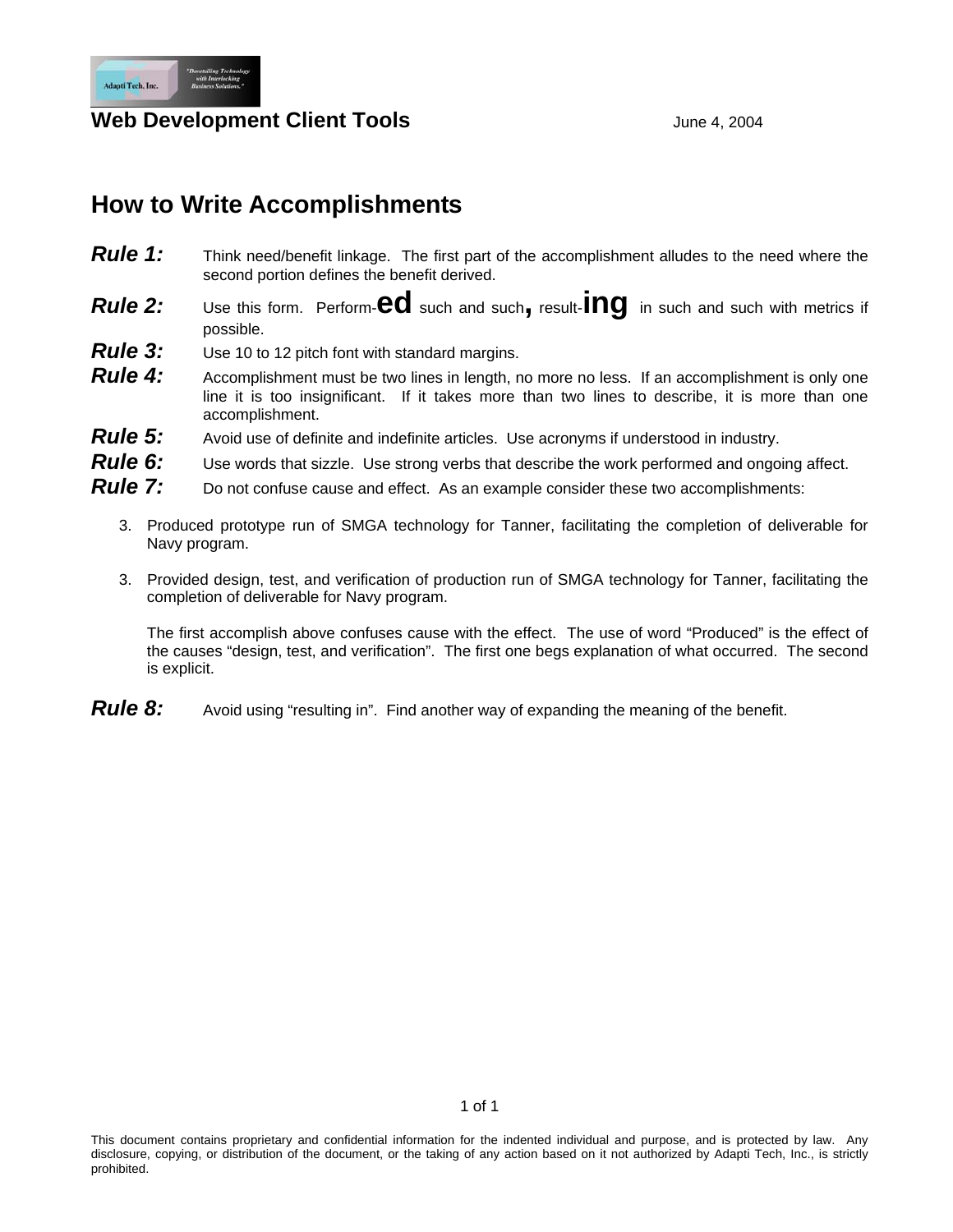#### **Expert**

- 1. Conceived, specified, and developed online web client tools, empowering clients with ability to make changes to web page content through point and click editing.
- 2. Developed ISP hosting environment, providing high speed, secure, reliable 24/7 web site hosting and email servers for company's client base.
- 3. Built flexible integrated web design solutions, reducing development costs while increasing reliability and enhancing maintainability of client sites.
- 4. Integrated powerful server object oriented scripting and database structures with client side interactive interfaces, creating intelligent and dynamic page behavior
- 5. Created proprietary e-commerce solution for low volume online transactions, enabling small concerns to sell online using low cost resale merchant account.
- 6. Invented unique object orient control of process flow, making intricate custom site behavior generic by structure but specific by client definition.

### **Lay**

- 1. ATI has developed innovative web site product lines, offering our clients powerful tools to point, click, and alter page content from any browser, anywhere, anytime.
- 2. ATI has brokered an ISP hosting environment through a local and accessible systems house, providing high speed, secure, and reliable 24/7 service for its clients.
- 3. ATI built into its product line flexible integrated solutions, reducing development costs while increasing reliability and enhancing maintainability of client sites.
- 4. ATI has built into its products powerful objects that utilizes the muscle of the site server and harnesses the browser capabilities to create dynamic and interactive applications.
- 5. ATI recognized that merchant account fees prohibit most businesses with low volumes from taking advantage of online business, developed an e-commerce solution, opening opportunities for small businesses to sell online.
- 6. ATI has pursued a new way of looking at process control and has invented a unique method of controlling processes, making intricate custom site applications and development possible and economically affordable.

#### **Commercial**

- 1. It's your business. It's your content. It's yours to make timely changes.
- 2. You are not just a number so no rinky-dink hosting. You get high speed, secure, ATI servers that are dedicated and fully supported by a team of experts on call 24/7.
- 3. You get the custom site you want and deserve for production prices.
- 4. You get applications that pop with intelligent interactivity to guide the visitors to your site.
- 5. Your site is a 24/7 online salesman even if your volume does not merit your own credit card merchant account.
- 6. You get the inventiveness of ATI to propel your online applications.

#### **Expert: Write it as you understand it.**

**Lay: Write so someone else understands it. Commercial: Write it from a prospective client point of view.**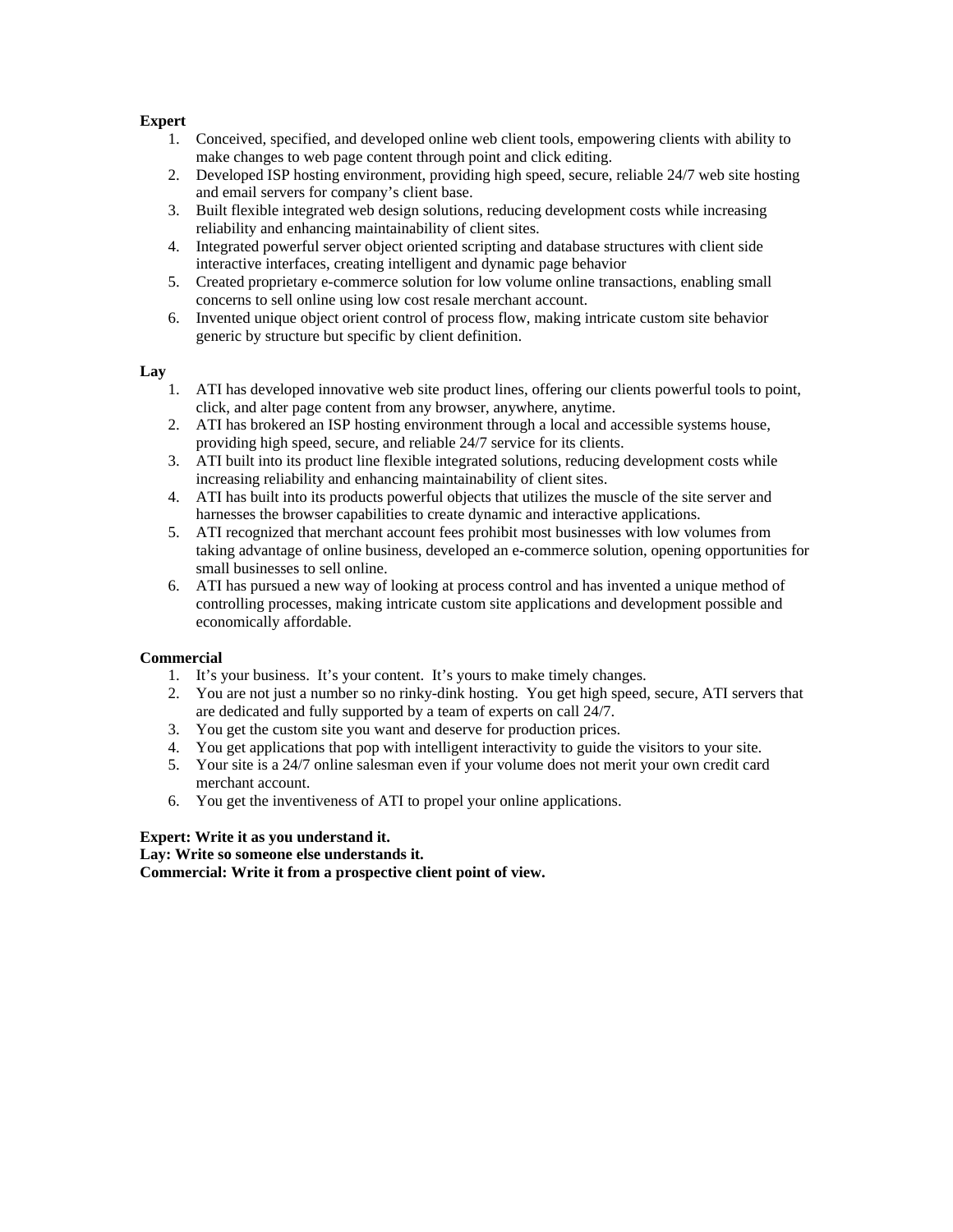| <b>Expert</b>                                                                                                                                                                 | Lav                                                                                                                                                                                                                                                                                         | <b>Commercial</b>                                                                                                                                                              |
|-------------------------------------------------------------------------------------------------------------------------------------------------------------------------------|---------------------------------------------------------------------------------------------------------------------------------------------------------------------------------------------------------------------------------------------------------------------------------------------|--------------------------------------------------------------------------------------------------------------------------------------------------------------------------------|
| Conceived, specified, and developed online web<br>client tools, empowering clients with ability to<br>make changes to web page content through point<br>and click editing.    | ATI has developed innovative web site product<br>lines, offering our clients <b>powerful</b> tools to point,<br>click, and alter page content from any browser,<br>anywhere, anytime.                                                                                                       | It's your business. It's your content. It's yours to<br>make timely changes.                                                                                                   |
| Developed ISP hosting environment, providing<br>high speed, secure, reliable 24/7 web site hosting<br>and email servers for company's client base.                            | ATI has brokered an ISP hosting environment<br>through a local and accessible systems house,<br>providing high speed, secure, and reliable 24/7<br>service for its clients.                                                                                                                 | You are not just a number so no rinky-dink<br>hosting. You get high speed, secure, ATI servers<br>that are dedicated and fully supported by a team of<br>experts on call 24/7. |
| Built flexible integrated web design solutions,<br>reducing development costs while increasing<br>reliability and enhancing maintainability of client<br>sites.               | ATI built into its product line flexible integrated<br>solutions, reducing development costs while<br>increasing reliability and enhancing<br>maintainability of client sites.                                                                                                              | You get the custom site you want and deserve for<br>production prices.                                                                                                         |
| Integrated powerful server object oriented<br>scripting and database structures with client side<br>interactive interfaces, creating intelligent and<br>dynamic page behavior | ATI has built into its products powerful objects<br>that utilizes the muscle of the site server and<br>harnesses the browser capabilities to create<br>dynamic and interactive applications.                                                                                                | You get applications that pop with intelligent<br>interactivity to guide the visitors to your site.                                                                            |
| Created proprietary e-commerce solution for low<br>volume online transactions, enabling small<br>concerns to sell online using low cost resale<br>merchant account.           | ATI is responsive and sensitive to client needs,<br>recognized that merchant account fees prohibit<br>most businesses with low volumes from taking<br>advantage of online business, and developed an e-<br>commerce solution, opening opportunities for<br>small businesses to sell online. | You site is a 24/7 online salesman even if your<br>volume does not merit your own credit card<br>merchant account.                                                             |
| Invented unique object orient control of process<br>flow, making intricate custom site behavior<br>generic by structure but specific by client<br>definition.                 | ATI has pursued a <b>new way</b> of looking at process<br>control and has invented a <i>unique</i> method, making<br>intricate custom site applications and<br>development possible and economically<br>affordable.                                                                         | You get the inventiveness of ATI to propel your<br>online applications.                                                                                                        |

**Expert: Write it as you understand it. Lay: Write so someone else understands it.** 

**Commercial: Write it from a prospective client point of view.**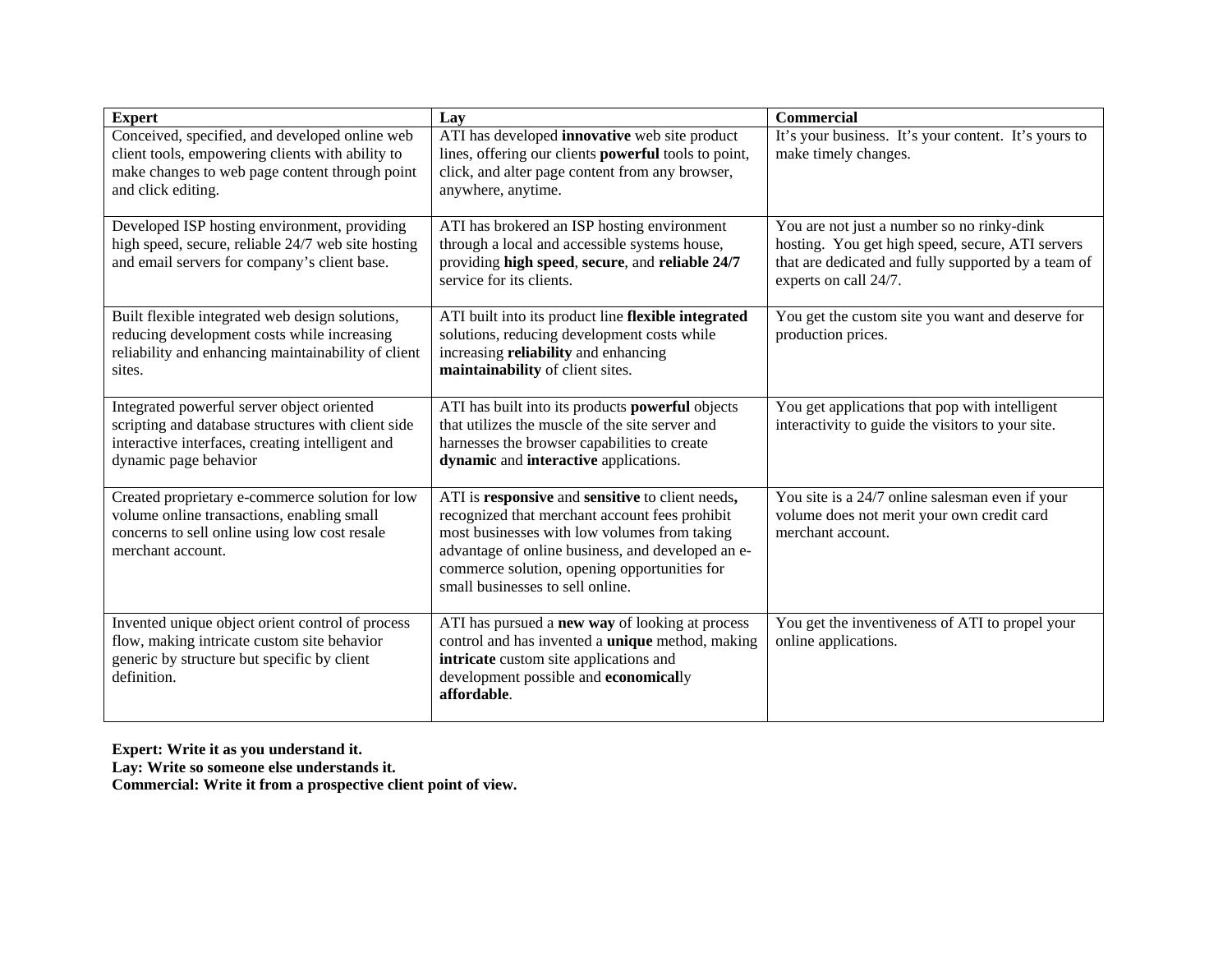**Collect the adjectives from your Lay version and list them here. Using the four parts of a sale, write a version that incorporates the adjectives and the gist of what you do.** 

#### **Adjectives**

Innovative, powerful, high speed, secure, reliable 24/7, flexible, integrated, maintainable, dynamic, interactive, responsive, sensitive, inventive (new way), unique, intricate, economical, affordable

#### **Attention**

Does your webmaster wear a pointed hat, waive a wand, and invoke incantations? How much control do you have? Is your site up to date? **Need** 

If your site is out of date, you may be losing income. Your website should be changeable and by you. Your business is dynamic so your web site should reflect that. Your site should be secure, reliable, accessed at the highest speed, and always there. It should fit your customer needs, to be responsive and intelligently interactive to guide visitors to do business with you.

**Benefit** 

ATI is sensitive and has anticipated your needs. ATI has built flexibility into its products. Form your business needs; we build a dynamic integrated site for you where every page fetched is built on the spot, the very latest version. With a fresh inventive view, and a commitment to find economic and affordable online solutions, ATI will empower you to be your own wizard.

**Close** 

Make an appointment now for a no-charge evaluation of your Internet needs, today.

#### **Keep rewriting the message until you can repeat it out loud within 15 seconds.**

| <b>Attention</b>                                                                                                                                                   |
|--------------------------------------------------------------------------------------------------------------------------------------------------------------------|
| Does your webmaster wear a pointed hat?                                                                                                                            |
| <b>Need</b>                                                                                                                                                        |
| Is your site outdated? Is it dynamic like your business? Is it secure, reliable, fast, always there, responsive and smart, guiding visitors to do business? Losing |
| business?                                                                                                                                                          |
| Benefit                                                                                                                                                            |
| ATI's forward approach fits your business to pages that stay current. Inventive, committed to solid, economic and affordable solutions, ATI empowers you           |
| to be a wizard.                                                                                                                                                    |
| <b>Close</b>                                                                                                                                                       |

Make an appointment, today - no charge.

**NOTE: You can perform the same exercise highlighting either the Lay accomplishments verbs or nouns. Note that either exercise will produce results that are more matter of fact and have less impact. Verbs and nouns will sell meat. Adjectives will sell sizzling steak.**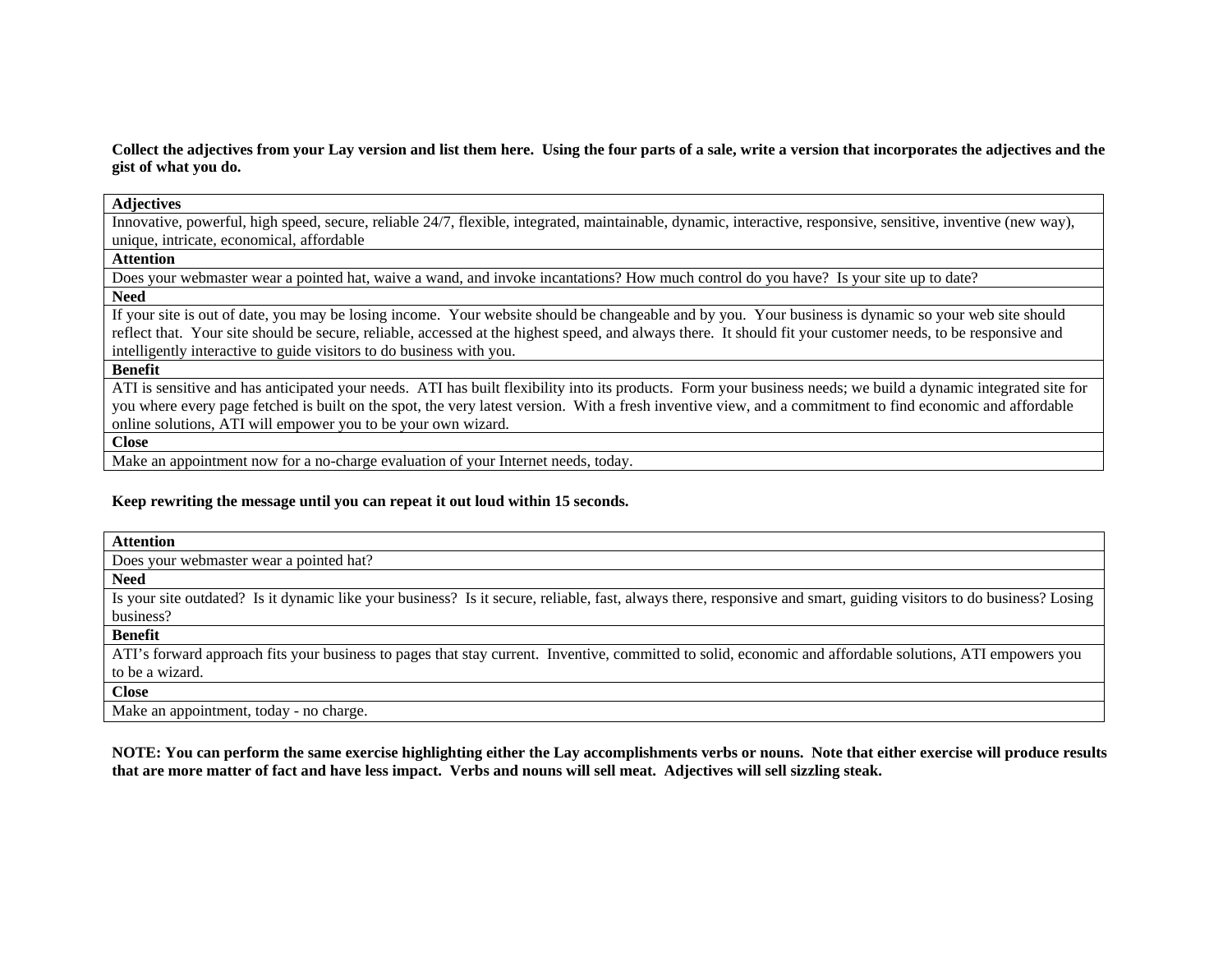| Expert | Lay | Commercial |
|--------|-----|------------|
|        |     |            |
|        |     |            |
|        |     |            |
|        |     |            |
|        |     |            |
|        |     |            |
|        |     |            |
|        |     |            |
|        |     |            |
|        |     |            |
|        |     |            |
|        |     |            |
|        |     |            |
|        |     |            |
|        |     |            |
|        |     |            |
|        |     |            |
|        |     |            |
|        |     |            |
|        |     |            |
|        |     |            |
|        |     |            |
|        |     |            |
|        |     |            |

**Expert: Write it as you understand it.** 

**Lay: Write so someone else understands it.** 

**Commercial: Write it from a prospective client point of view.**